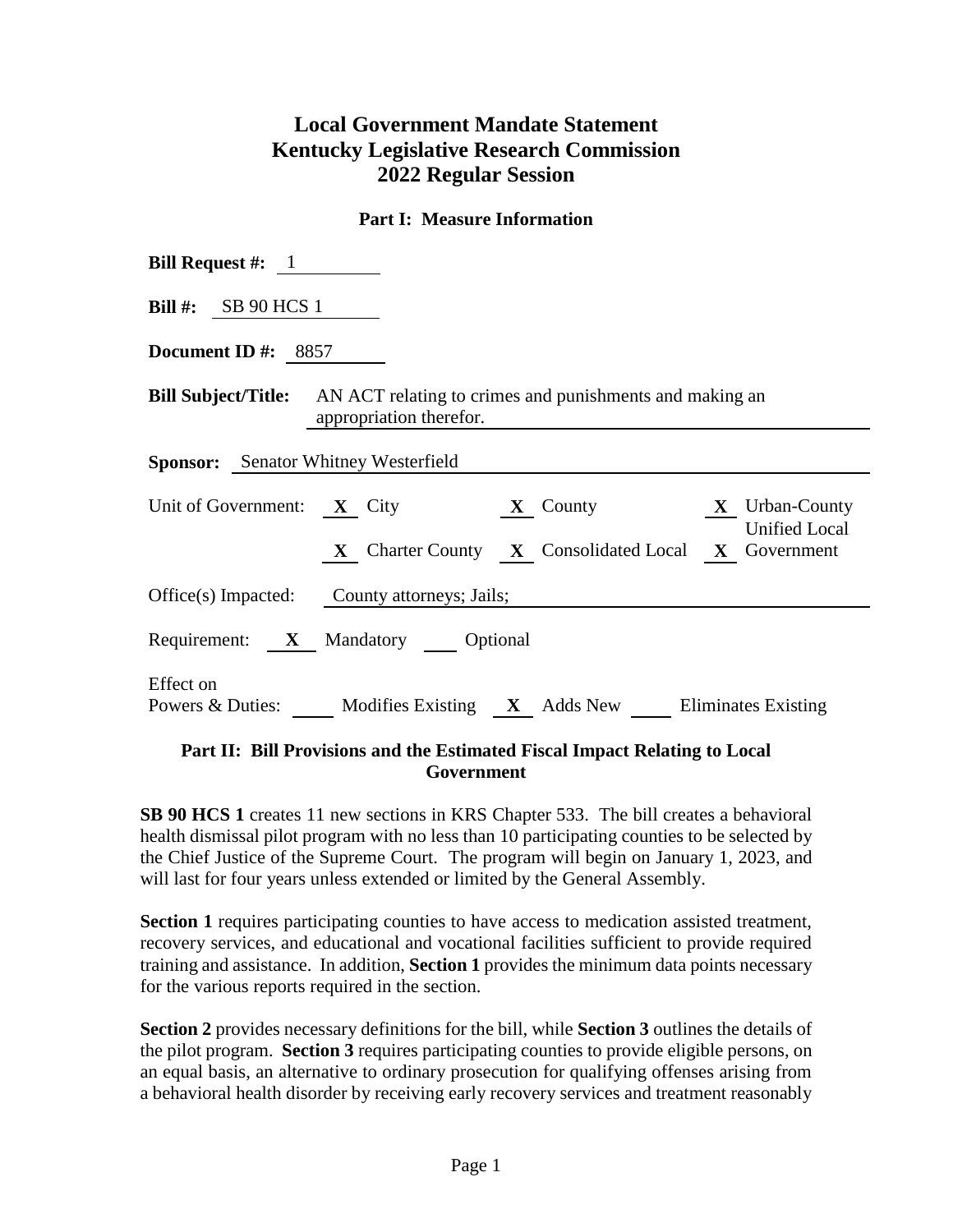expected to deter future criminal behavior. In addition, the participating counties are required to provide an expedited alternative to prosecution for eligible persons who may be harmed by the imposition of criminal sanctions in the absence of the alternative when the alternative is reasonably expected to serve as a sufficient deterrent to criminal conduct. Finally, **Section 3** lists the eligibility criteria for individuals to participate in the program.

**Section 4** requires a clinical assessment for a behavioral health disorder of any individual charged with a qualifying offense within 72 hours of an arrest. The assessment will be conducted by a qualified professional from a list of approved assessors for the county provided by the Cabinet for Health and Family Services as required in **Section 8**. **Section 4** also provides procedures for the completion of the assessment. Finally, **Section 4** provides procedures and restrictions for a Commonwealth or county attorney to determine eligibility, admit an individual into the program, and provides time restrictions for the duration of the program.

Under **Section 5**, the designated behavioral health treatment provider is allowed to assign a case manager. The case manager's responsibilities to coordinate with and oversee the individual through the program are also provided in **Section 5**.

Upon successful completion of the program, **Section 6** requires the court to dismiss the charged offense or offenses with prejudice and discharge the defendant. In addition, all records relating to the case shall be sealed except as provided by KRS 27A.099, and the offense shall be deemed never to have occurred, except for purposes of determining the defendant's eligibility for deferred prosecution under KRS 218.1415. Next, the defendant shall not be required to disclose the arrest or other information relating to the charges or participation in the program on an application for employment, credit, or other type of application unless required to do so by state or federal law. Finally, **Section 6** also provides grounds for an individual to be dismissed from the program.

**Section 7** provides program provider eligibility criteria, and requirements for the provider in the process of establishing a specific behavioral health treatment plan. **Section 7** also requires the provider to consider available recovery housing and establishes minimum requirements for recovery housing. The number of individuals in recovery housing is limited to 200 unless additional funding is available through the Cabinet for Health and Family Services

**Section 9** requires the Office of Adult Education within the Department of Workforce Investment of the Education and Workforce Development Cabinet to conduct an in-person initial screening of any individual participating in the program within 30 days of the participant beginning the program. **Section 9** also provides minimum requirements to be included in the screening and allows the Department of Workforce Investment to create an electronic registry to be used by participants, treatment plan providers, and prospective employers to assist in matching program participants with employment opportunities.

**Section 10** creates the Behavioral Health Conditional Dismissal Program Implementation Council to assist with implementation of the pilot program. The council will be attached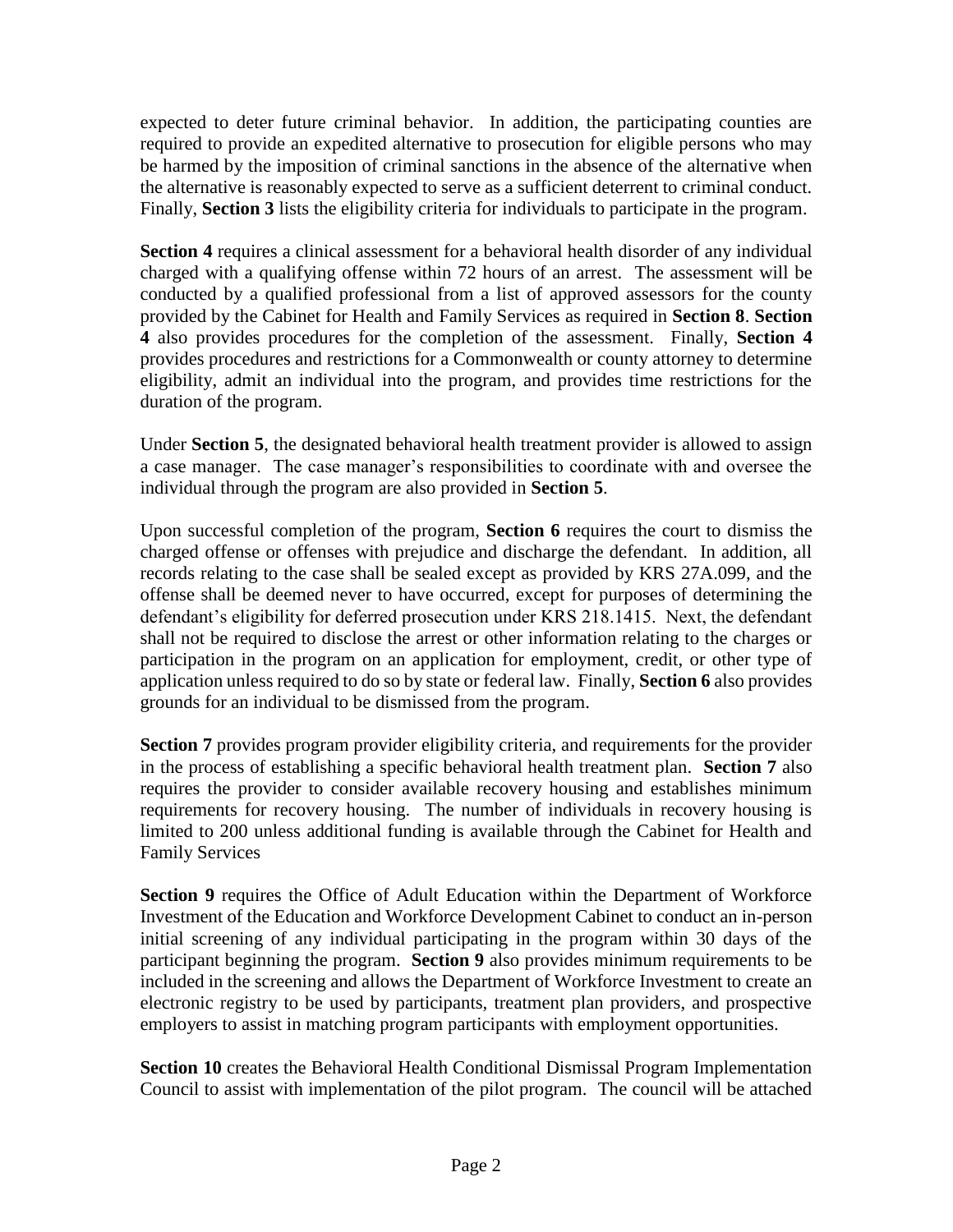to the Justice and Public Safety Cabinet and will terminate on September 30, 2027, unless extended by the General Assembly. Membership of the council includes the director of the Office of Drug Control Policy serving as the chair, the director of the Administrative Office of the Courts, the commissioner of the Department for Behavioral Health, Developmental and Intellectual Disabilities, the commissioner of the Kentucky Department for Medicaid Services, the public advocate, and a member of the Kentucky Commonwealth Attorneys' Association. **Section 10** also provides procedural and meeting requirements for the council.

**Section 11** creates the Behavioral Health Conditional Dismissal Program trust fund, which will be administered by the Department for Behavioral Health, Developmental and Intellectual Disabilities within the Cabinet for Health and Family Services. The account can receive funding from General Assembly appropriation, state and federal grants, opioid settlement resources; devises, bequests, gifts, and donations; and any other contributions. Funds in the account shall be utilized to administer and support the purposes of Sections 1 to 11, and may include payments for services provided by a qualified mental health provider and treatment program providers upon exhaustion of payments from other payment providers. The Department may select and contract with a third-party administrator to serve as the benefit manager of the program. Funds in the account including accrued interest shall not be transferred by the General Assembly and shall not lapse.

**Section 12** amends KRS 197.020 to require the Department of Corrections to promulgate regulations requiring telehealth services in county jails.

**The fiscal impact of the behavioral health dismissal pilot program is indeterminable, but could be minimal to significant depending on the funds made available to local governments in the account created within Section 11**. The Kentucky County Attorneys' Association (KCAA) states participating county attorney offices will need an additional full-time assistant as well as a paralegal to adequately administer the additional duties. These additional positions are expected to cost approximately \$225,000 including salary and fringe. These positions, however, fall within the umbrella of the Unified Prosecutorial System which will provide state funding. Some local governments supplement salaries with available local government funds dependent upon the local labor market. The Kentucky County Attorneys' Association also indicates they will need a social worker or treatment specialist to assist in carrying out the program. This isn't a position that would fall within the umbrella of the Unified Prosecutorial System, and would require local funds or absent the state providing the appropriate staff. The KCAA indicates that those positions would need to be provided in the bill as most counties don't have the funds necessary for those positions. An entry level Social Service Worker 1 at the Cabinet for Health and Family Services would cost \$76,000 annually including salary and fringe. **The fiscal impact of SB 90 HCS 1 would be minimal if the account created in Section 11 provided adequate funding for the necessary positions.**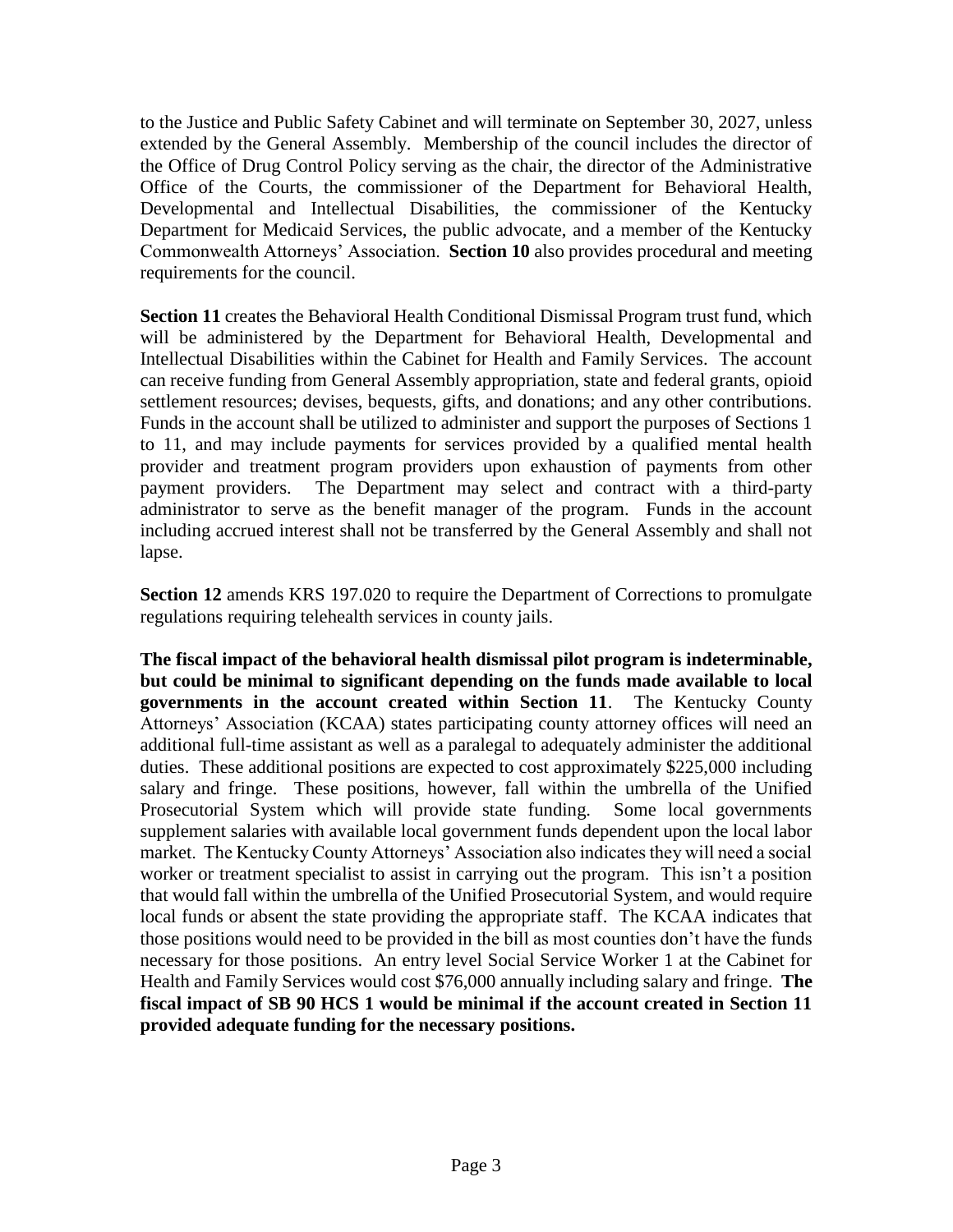**The fiscal impact of Section 4 is expected to be minimal, but could be positive.** The section requires a court to order the release without bail of a defendant that remains in custody at the time of the agreement.

A person convicted of a Class B misdemeanor may be incarcerated for up to 90 days. A person convicted of a Class A misdemeanor may be incarcerated for up to 12 months. Misdemeanants are housed in one of Kentucky's 74 full service jails or three life safety jails. While the expense of housing inmates varies by jail, this estimated impact will be based on an average cost to incarcerate of \$35.43 per day. While the majority of misdemeanor defendants are granted bail, those who do not will also cost local jails an average cost to incarcerate of \$35.43 per day.

When a court denies bail to a felony defendant, the local government is responsible for incarcerating the defendant until disposition of the case in one of Kentucky's 74 full service jails or three life safety jails. While the expense of housing inmates varies by jail, each additional inmate increases facility costs by an average cost to incarcerate of \$35.43, which includes the \$31.34 per diem and medical expenses that the Department of Corrections pays jails to house felony offenders. Upon sentencing, a Class D felon is housed in one of Kentucky's full service jails for the duration of his or her sentence. Class C felons are ineligible for placement in local jails until they are classified at the lowest custody level with 24 months or less to their minimum expiration date or parole eligibility date. The Department of Corrections pays a jail \$31.34 per day to house a Class D and Class C felon. The per diem may be less than, equal to, or greater than the actual housing cost. Class A and B felons are ineligible for placement in local jails.

**The fiscal impact of Section 12 is expected to be minimal** on the county jails as there may be some additional technology purchases necessary for the county jails to comply with the provision.

The Kentucky Jailers Association was contacted for input. As of the submission of this Local Mandate Statement, a response has not been received from the organization. When a response is received, the statement may be updated accordingly.

## **Part III: Differences to Local Government Mandate Statement from Prior Versions**

Part II, above, pertains to **SB 90 HCS 1**. The GA version of the bill was amended by **HCS 1**. **The local government fiscal impact for SB 90 HCS 1 changed from an expectation of a moderate to significant impact on office of county attorneys to indeterminable with potential to be minimal dependent upon the funding made available to local governments by the account created in Section 11.** 

Compared to the local mandate for the GA version of the bill, **HCS 1** delays the start date of the program from October 1, 2022, to January 1, 2023, and modifies certain reporting dates to conform. Section 5 allows a treatment provider to assign a case manager and removes the requirement to do so. In addition, **Section 7** limits the recovery housing to 200 individuals absent the Cabinet for Health and Family Services providing additional